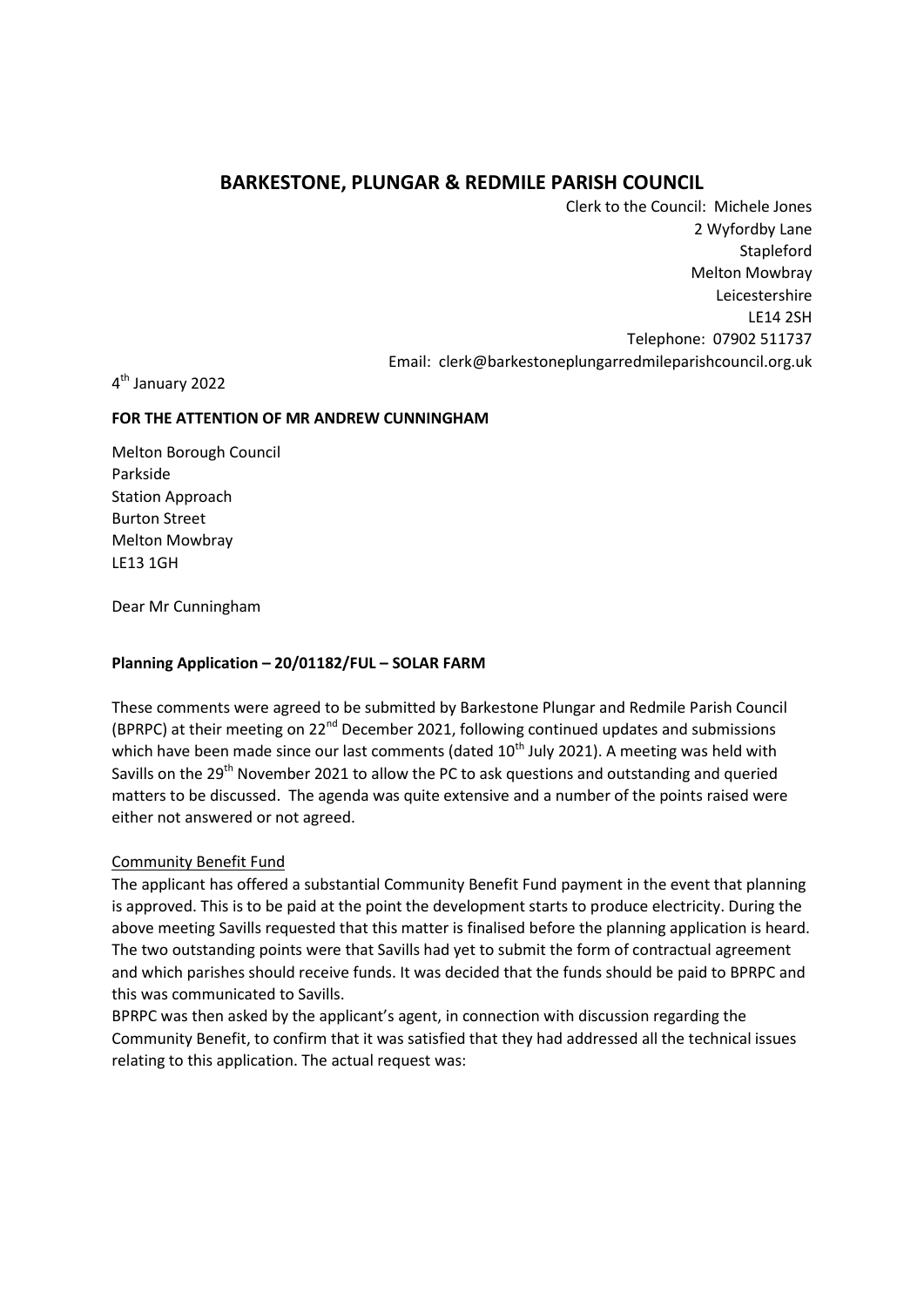"I'm not asking them to confirm their support but we would ideally like some acknowledgement that we have resolved the technical issues to the satisfaction of statutory consultees and also that we have worked with the community to find the best possible solution to the construction access that avoids the villages – basically that we have done all we can to make the scheme as low impact as we can".

The PC was not a little surprised to be asked for this in connection with the Community Benefit, not least because the PC understood that any Community Benefit payment should not be linked to the conduct of the planning application. It has therefore felt it necessary to put together a statement of the areas in which the PC believe technical issues have not been either adequately addressed or adequately investigated.

The Parish Council are not experts in the technical aspects of Solar Farm planning. However, we do know how our community operates and we have an inherent understanding about the local landscape, the local economy, traffic etc, and most importantly how these elements interact to form the community which the many submissions by the applicant often appear not to have grasped. Barkestone is a small unsustainable village, and the landscape around it is highly sensitive to change (one area in which we appear to disagree with the applicant, but our view is supported by various studies including Melton Borough Council's LCA). The sensitivity of the site is highlighted by Heritage England's comments referring to NPPF paragraphs 194 et seq., which Savills agreed that they had not addressed.

At a local level there is no benefit to the community if this project proceeds as proposed. In our view the wider public benefits of this solar farm are also severely limited, given the inappropriateness of the site in terms of ease of access, proximity to a grid connection, and its overall geographical location.

However there will be a significant adverse impact on the area, the economy and most importantly how the area is used by the wider regional population for a forty year period. Our remaining areas of concern are as follows.

#### CONTEXT OF THE APPLICATION

In common with a number of applications for solar farm projects, this one is for a 49.9 MW Solar Park deliberately to avoid the requirement for scrutiny as a Nationally Significant Infrastructure Project. The applicant has confirmed that the renewable energy and financial benefits of this project are marginal, when taking into account the expected cost of implementing the project. This is because of a number of factors, including the remoteness of the site from the grid connection and its relatively Northerly location. The consultation process has in addition identified that in order for the development not to cause significant harm to the landscape, wildlife and the community, it would be essential to impose a large number of complex planning conditions, in particular regarding Landscape and Ecological Management and Transport. The responsibility will then fall on the relevant authorities to ensure that these are monitored for a 40 year period.

The PC has grave concerns that, notwithstanding the best intentions of regulatory bodies, it will prove very difficult, if not impractical, to monitor and enforce those specific conditions, including (but not limited to) ongoing condition that relate to the life of the development.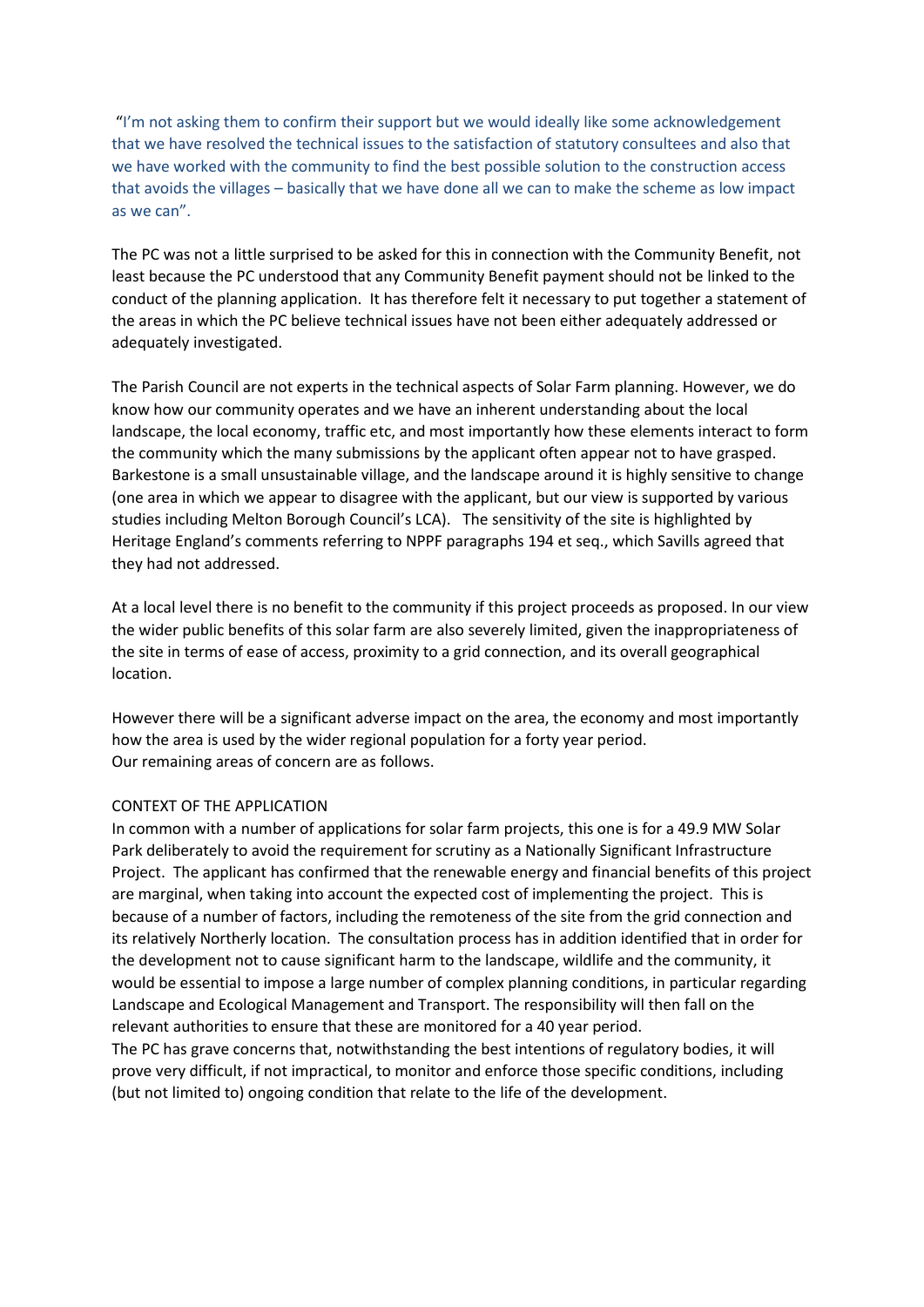#### IMPACT ASSESSMENT

Barkestone Plungar and Redmile are the "host" community for this development. A key aspect in the decision whether or not this proposal should be permitted is the assessment of the expected benefits of this Solar Farm against the likely harm caused to the landscape, environment economy and wellbeing of the host community. No attempt has been made to assess the impact of this development upon that community. Clearly there will be significant short term impacts from transport, but in addition there will be loss of jobs and enduring negative impacts upon the local economy, particularly in the area of leisure and tourism.

#### TRANSPORT

After several inappropriate and questionable proposals to lorry routeing and the transportation impacts of this development, the applicant now promotes a temporary solution to the problem of access to the site for construction purposes. *According to the applicant*, the estimates of expected traffic impacts in the latest revised transport plan, and the outstanding requirements of the statutory consultees (Highways England, Nottinghamshire HA and Leicestershire HA), have all been signed off as agreed; on the contrary, the PC understands that this not be the case with outstanding responses from local highway authorities yet to be received.

It is still our opinion that the transport requirements for this proposal have not been accurately assessed. Throughout this exercise, the transport figures and routeing strategies have been based on questionable, inconsistent, and (to be frank) misleading calculations, as identified in representations to the BC. The various TAs have lacked understanding of the local highway network, resulting in reactionary amendments to address inadequacies.

Given this background, we are concerned that the traffic estimates are still wildly underestimated (even based on the consultant's own comparison sites). We believe that they require further scrutiny, and cannot be accepted with any degree of confidence.

Furthermore, we find the applicant's claim, that there will be only very occasional road traffic to the site for the whole of the 40 years after the initial 6 month construction period, highly implausible/inconceivable. This surely is stretching credulity too far. Moreover, the proposal is that any post-construction traffic will rely on an inadequate lengthy, narrow and unmade BOAT, to which even to statutory consultees have expressed reservations. We would add that a large part of this BOAT is in a category 3 flood zone, which does flood regularly, something which appears not to have been addressed.

#### LANDSCAPE AND ECOLOGICAL IMPACT

A Landscape and Visual Impact Assessment was submitted in October 2020. MBC engaged an independent consultant (Red Kite Consulting based in Shropshire) to review this LVIA and the initial review assessed the LVIA as deficient in a number of respects. A subsequent LVIA was submitted, which addressed some, though not all, of the deficiencies. Red Kite's further review found that there was no reason to object to the findings of the revised LVIA.

However, in the PC's view the LVIA is still not a correct assessment of the impact of the solar farm upon the landscape for which it is proposed (being one of the most sensitive in the County Landscape Study).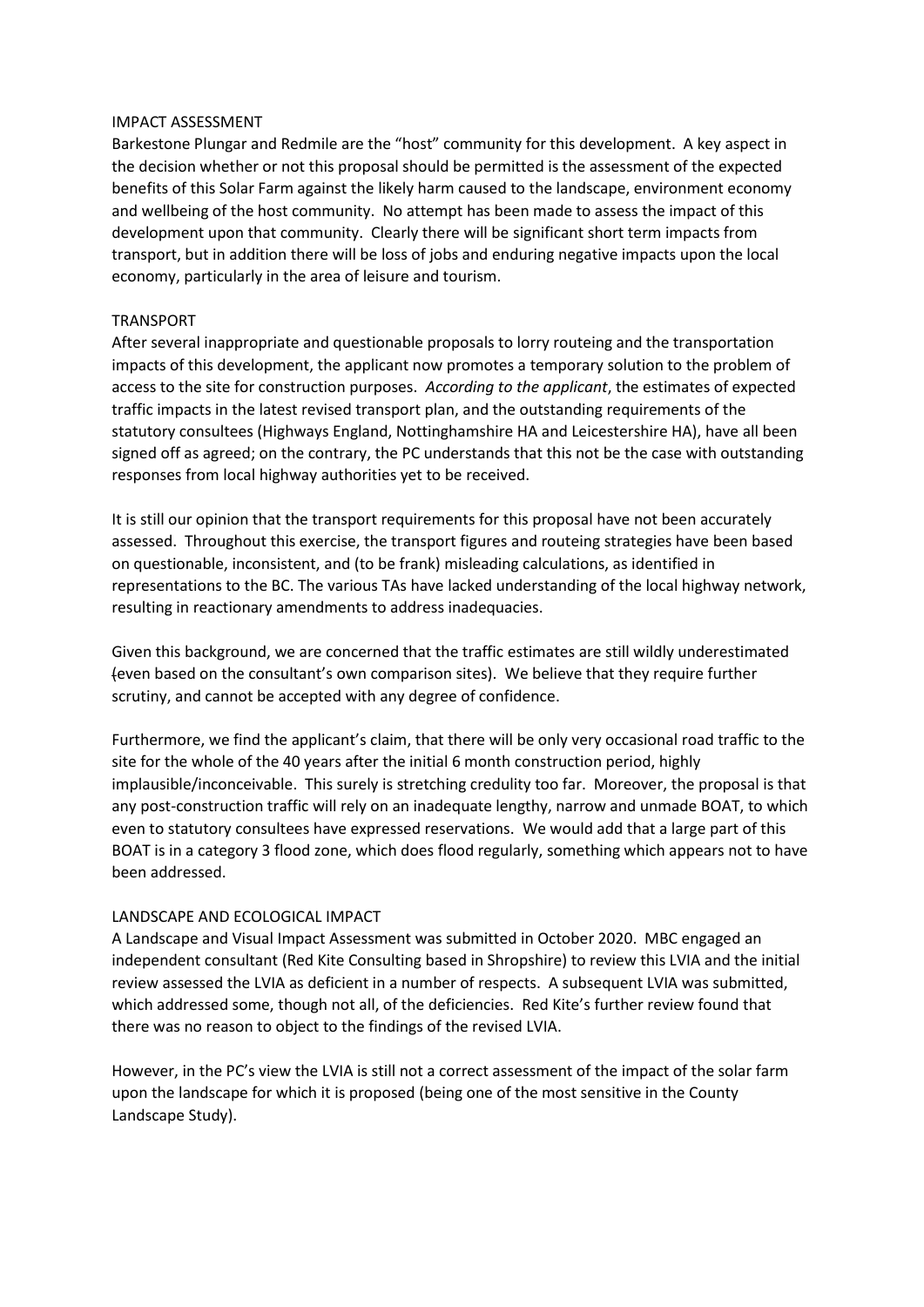There was only one site visit to the area, in July 2020, by the author of the LVIA. Red Kite did not make a site visit at all but conducted only a desktop review. The one site visit must have been perfunctory, since the one most important viewpoint over the SF, from Jericho Lane in Barkestone, is not considered or even mentioned in either report.

The LVIA and Red Kite's report make it clear that the assessment is heavily reliant upon subjective judgement. The direction of the LVIA author's approach was to make judgements which were likely to err in favour of the proposal. Red Kite's desktop review is clearly not able to make alternative judgements based on the same level of information.

The revised LVIA quotes Policy EN10 when looking at the Local Plan Policies but does not mention Policy EN1 (overall policy aimed at preserving Melton's landscape character) or EN2 (Biodiversity and Geodiversity).

The applicant's LVIA, and the Design and Access Statement, are selective in the views they choose to portray, and omit certain key areas of visual impact. They also fail to recognise the wider setting, as is made clear by the comments of Heritage England. It is unfortunate that the consultant for MBC, who reviewed the LVIA, only undertook a desktop review, and appears to have overlooked these failings.

The Ecology assessment also, in our view, fails to look at the impact of this proposal across the wider setting. Many local residents have noted that the site area is part of the habitat of many wild birds who feed and hunt on this specific type of landscape and there is a neighbouring SSSI , which needs to be monitored.

Natural England did not raise an objection to the solar farm on the basis of their usual policy, but they did recommend further work to investigate the possible effect on an SSSI. No such work has been done, and once again the impacts of the Solar Farm on these habitats is left as uncertain, with no mechanism to remedy harms which may arise.

The statutory consultees in relation to Ecology (LCC Ecological Officer and Natural England) were also not aware of the fact that most of the land relating to the site has been entered into a Countryside Stewardship Scheme Mid Tier Agreement whereby the owner benefits financially. Some of the Ecological enhancements promised by the LEMP would be required under this scheme also. This calls into question whether there would be a biodiversity net gain, comparing the management of the land under the Countryside Stewardship Scheme with that indicated by the LEMP. We consider that the statutory consultees should be asked to review their comments in the light of this. We also note that the land would not be eligible for the scheme if it were used for solar energy generation.